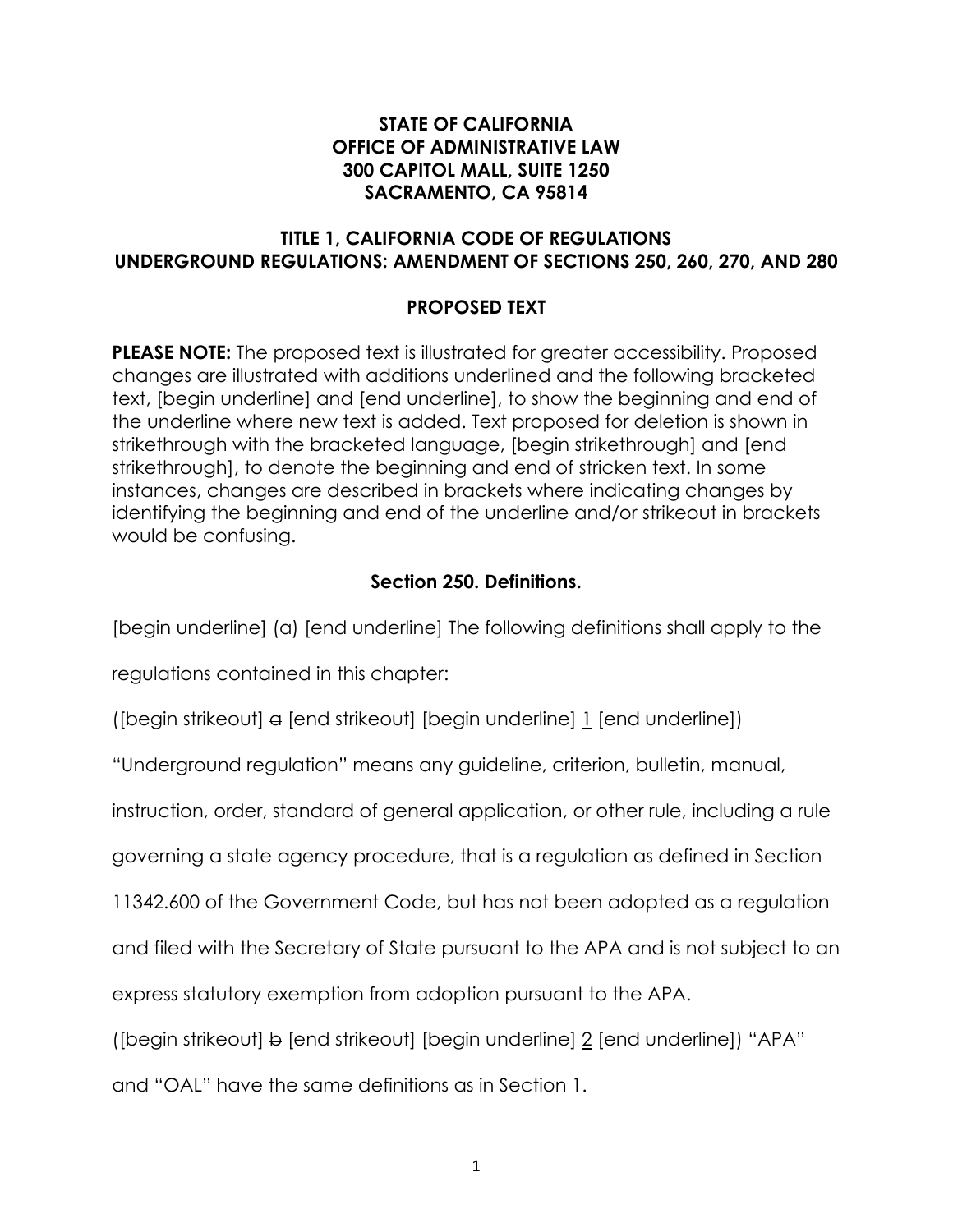([begin strikeout]  $\epsilon$  [end strikeout] [begin underline]  $\frac{3}{2}$  [end underline]) "Interested person" means any person [begin underline], group, business, association, or other entity [end underline] who submits a petition to OAL alleging that a state agency has issued, used, enforced, or attempted to enforce an underground regulation in violation of section 11340.5 of the Government Code.

[begin underline] (4) "Challenged agency" means the state agency a petitioner alleges has issued, used, enforced, or attempted to enforce an underground regulation. [end underline]

Note: Authority cited: Section 11342.4, Government Code. Reference: [The word "section" is changed to "sections".] Sections [begin underline] 11000 and [end underline] 11340.5, Government Code.

#### **Section 260. Submission of Petitions Regarding Underground Regulations.**

(a) Any interested person may submit a [begin underline] written [end underline] petition to OAL alleging that a state agency has issued, used, enforced, or attempted to enforce an underground regulation and seeking a determination from OAL pursuant to Section 11340.5 of the Government Code. [begin underline] If mailed or personally delivered, the petition must be delivered to Office of Administrative Law, Attention: CTU, 300 Capitol Mall, Suite 1250, Sacramento, CA, 95814. If e-mailed, the petition must be sent to [staff@oal.ca.gov.](mailto:staff@oal.ca.gov) [end underline] The petitioner shall submit a copy of the petition and all attachments to the [begin underline] challenged [end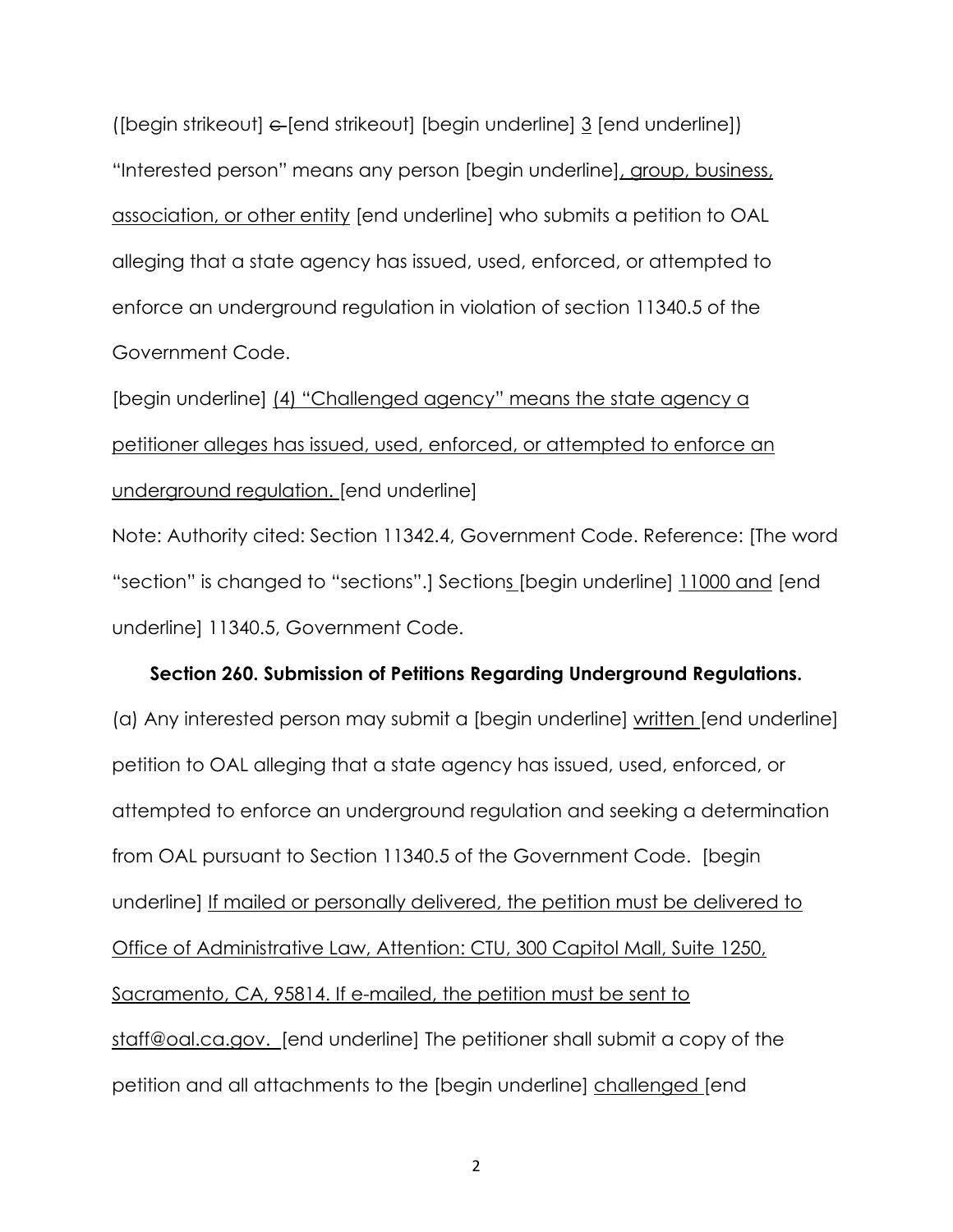underline] agency prior to [begin underline] or concurrently with [end underline] submitting it to OAL. The submission of a petition pursuant to this chapter is not required prior to commencing legal action alleging a violation of section 11340.5 of the Government Code.

(b) Any petition seeking a determination shall include all of the following:

(1) The name and contact information of the petitioner.

(2) The name of the [begin underline] challenged [end underline] agency that has allegedly issued, used, enforced, or attempted to enforce [The word "an" is changed to "a"] an [begin underline] purported [end underline] underground regulation.

(3) A complete description of the [begin strikeout] particular [end strikeout] [begin underline] purported [end underline] underground regulation and [begin strikeout] a written [end strikeout] [begin underline] an original or photo [end underline] copy of the purported underground regulation. If the purported underground regulation is found in an agency manual, [begin underline] then [end underline] the petition shall [begin underline] additionally [end underline] identify the specific provision of the manual alleged to comprise the [begin underline] purported [end underline] underground regulation.

(4) A description of the actions of the [begin underline] challenged [end underline] agency showing that it has issued, used, enforced, or attempted to enforce the [begin underline] purported [end underline] underground regulation.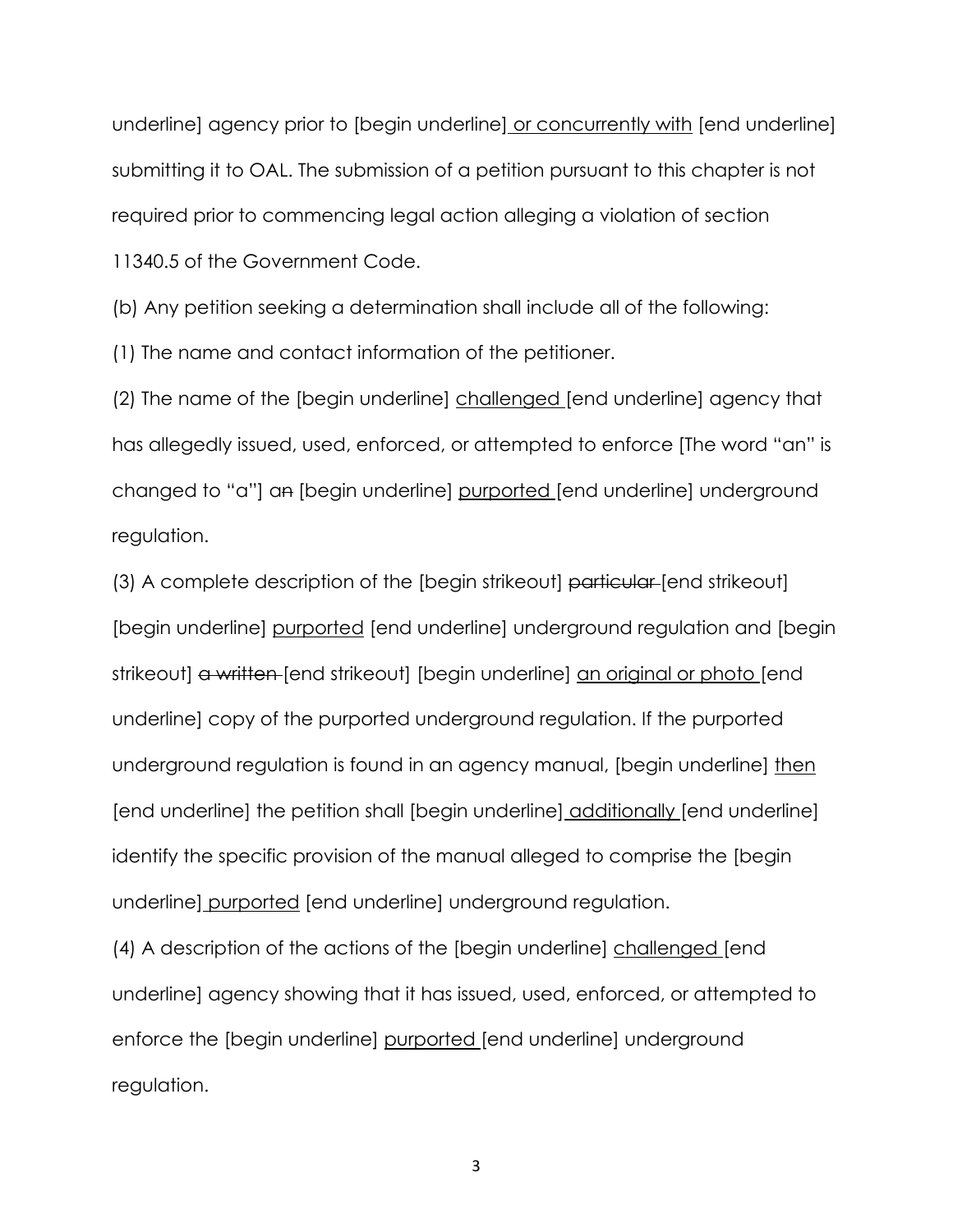(5) The legal basis for concluding that the guideline, criterion, bulletin, provision in a manual, instruction, order, standard of general application, or other rule or procedure is a regulation as defined in Section 11342.600 of the Government Code and that no express statutory exemption to the requirements of the APA is applicable.

(6) Information demonstrating that the petition raises an issue of considerable public importance[begin strikeout] requiring prompt resolution. [end strikeout] (7) The [The word "petition's" is changed to "petitioner's"] petitioner's [begin strikeout] certification [end strikeout] [begin underline] written confirmation [end underline] that the petitioner [begin strikeout] has [end strikeout] submitted a copy of the petition and all attachments to the [begin underline] challenged [end underline] agency, [begin underline] as required by subsection (a). [end underline]

[begin underline] (A) The petitioner's written confirmation must [end underline] [The word "including" is changed to "include"] includeing the name [begin underline] of the individual at the challenged agency to whom the copy was submitted, as well as the [end underline] address [begin strikeout], and [end strikeout] [begin underline] or e-mail address where submitted, as applicable. [end underline] [begin strikeout] telephone number of the person to whom the copy was submitted. [end strikeout]

[begin underline] (B) When a petition is submitted to OAL and the challenged agency concurrently in the same e-mail, and the e-mail address of the recipient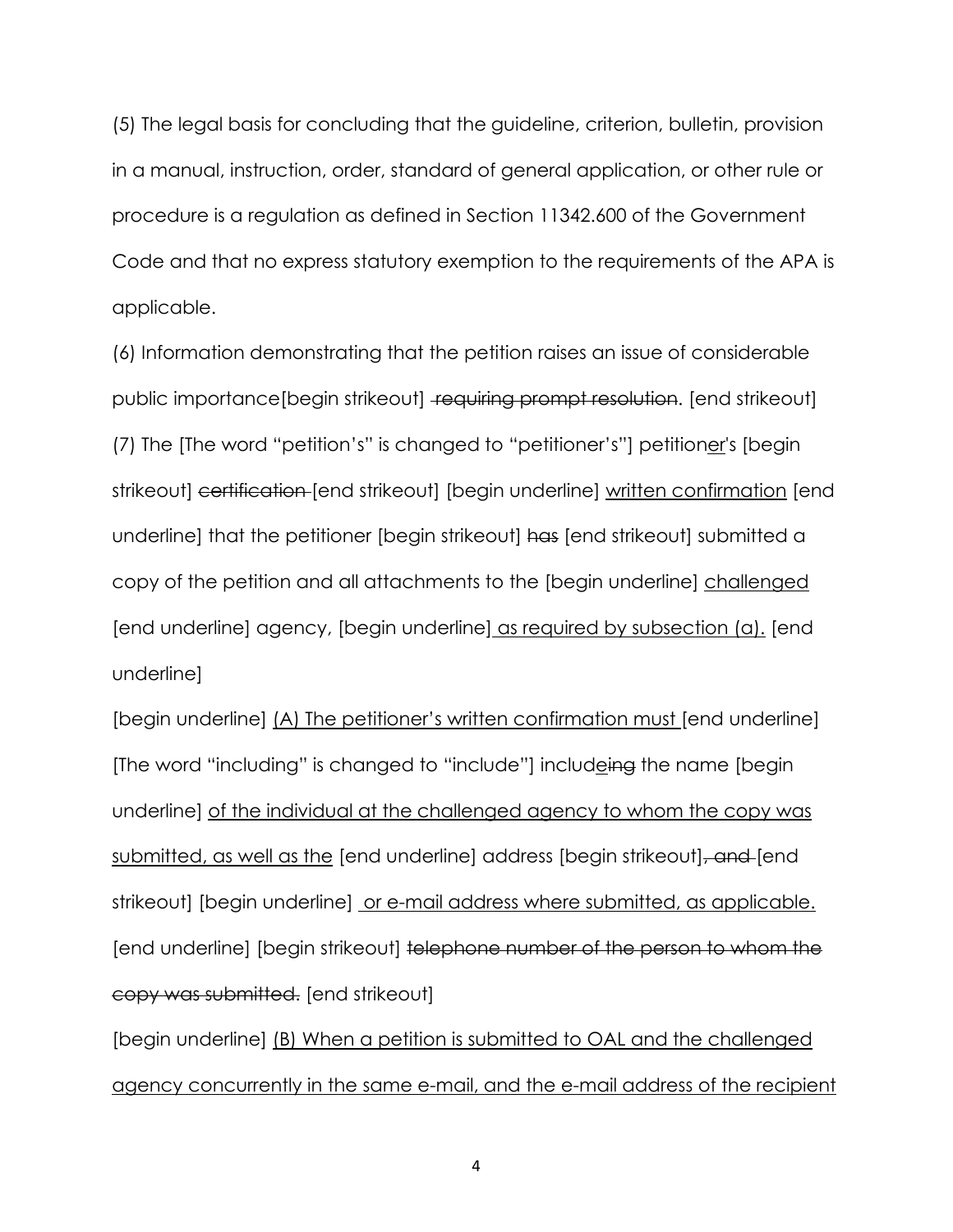at the challenged agency is visible to OAL, the e-mail satisfies the written confirmation requirement. [end underline]

Note: Authority cited: Section 11342.4, Government Code. Reference: Section 11340.5, Government Code.

### **Section 270. OAL Review of Petitions Regarding Underground Regulations.**

(a) Upon receipt of a [begin underline] written [end underline] petition submitted pursuant to this chapter from an interested person:

(1) If the petition is incomplete, OAL will notify the petitioner in writing what items are missing from the petition, and that the deficiencies must be cured within 60 [begin underline] calendar [end underline] days of the date of notice. OAL will decline to consider the petition if the required items are not received within 60 [begin underline] calendar [end underline] days of the date of the notice. OAL will begin the review period required in subsection (b) when the petition is complete.

(2) If the petition is complete, OAL will either accept or decline to consider the petition pursuant to subsection (b).

(b) No later than 60 [begin underline] calendar [end underline] days after receipt of a complete petition filed pursuant to this chapter, [begin strikeout] the office [end strikeout] [begin underline] OAL [end underline] shall determine whether or not to consider the petition on its merits, in its entirety or in part, unless, prior to the end of the 60-day period, the [begin underline] challenged [end underline] agency submits to OAL a certification pursuant to section 280.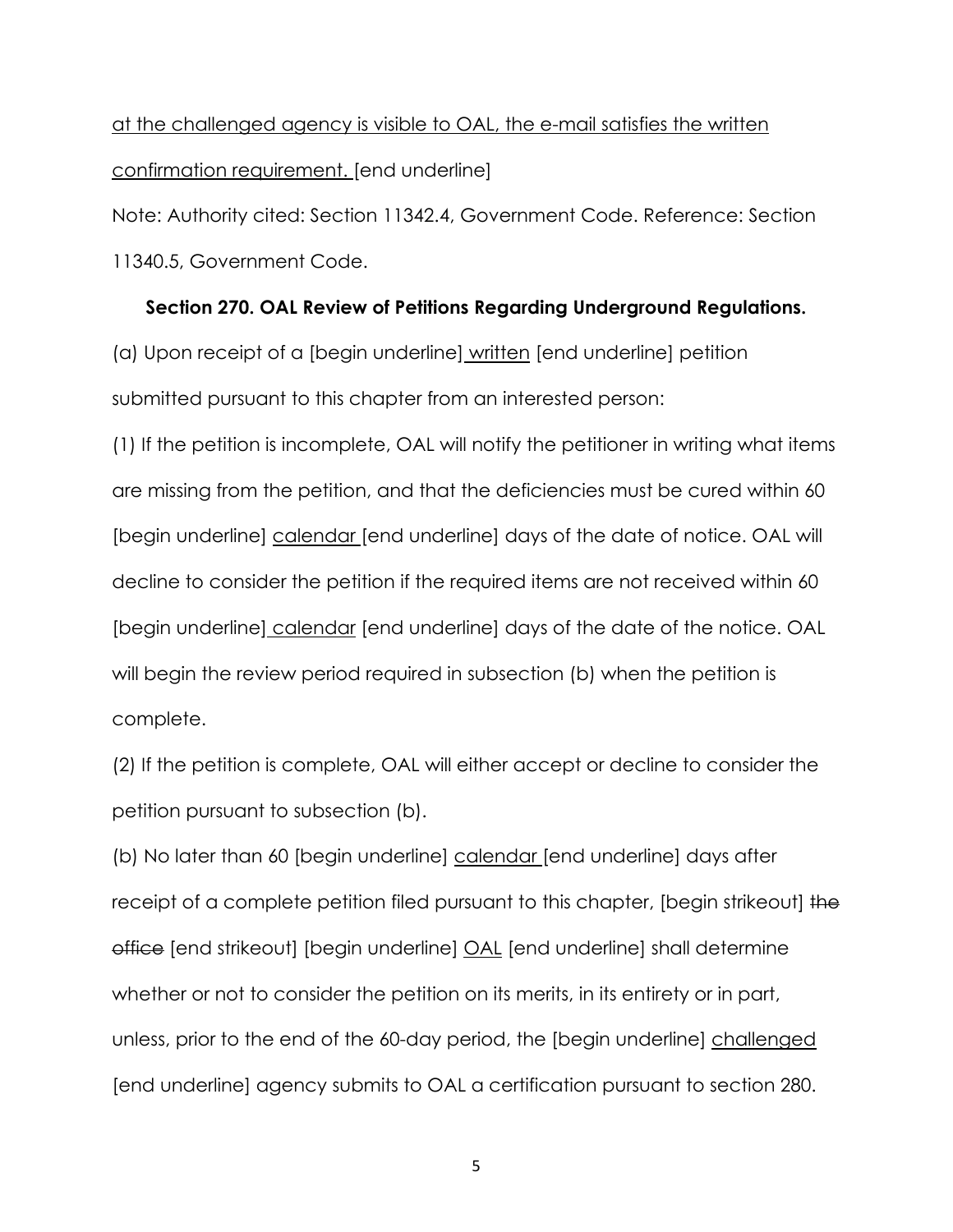OAL may consult with the petitioner and the [begin underline] challenged [end underline] agency to obtain additional information for its use in determining whether or not to consider the petition on its merits.

(c) The decision to consider or to decline to consider a petition shall be at the exclusive discretion of OAL. Factors considered in deciding whether or not to accept a petition shall include, but are not necessarily limited to:

(1) The degree to which the petition raises an issue of considerable public importance [begin strikeout] requiring prompt resolution. [end strikeout] [begin underline] (2) Whether the issue raised by the petition is currently being considered by a court or administrative body with jurisdiction.

(3) Whether the challenged rule is superseded.

(4) Whether the challenged rule expired by its own terms. [end underline] ([begin strikeout] 2 [end strikeout] [begin underline] 5 [end underline]) Additional relevant information, if any, obtained pursuant to subsection (b) [begin underline] that is pertinent to a potential resolution of the issues raised by the petition. [end underline]

([begin strikeout] 3 [end strikeout] [begin underline] 6 [end underline]) Availability of OAL personnel to complete the review of the petition pursuant to the time limits established by this chapter.

(d) If OAL declines to consider the petition, it shall immediately advise the petitioner and the [begin underline] challenged [end underline] agency of the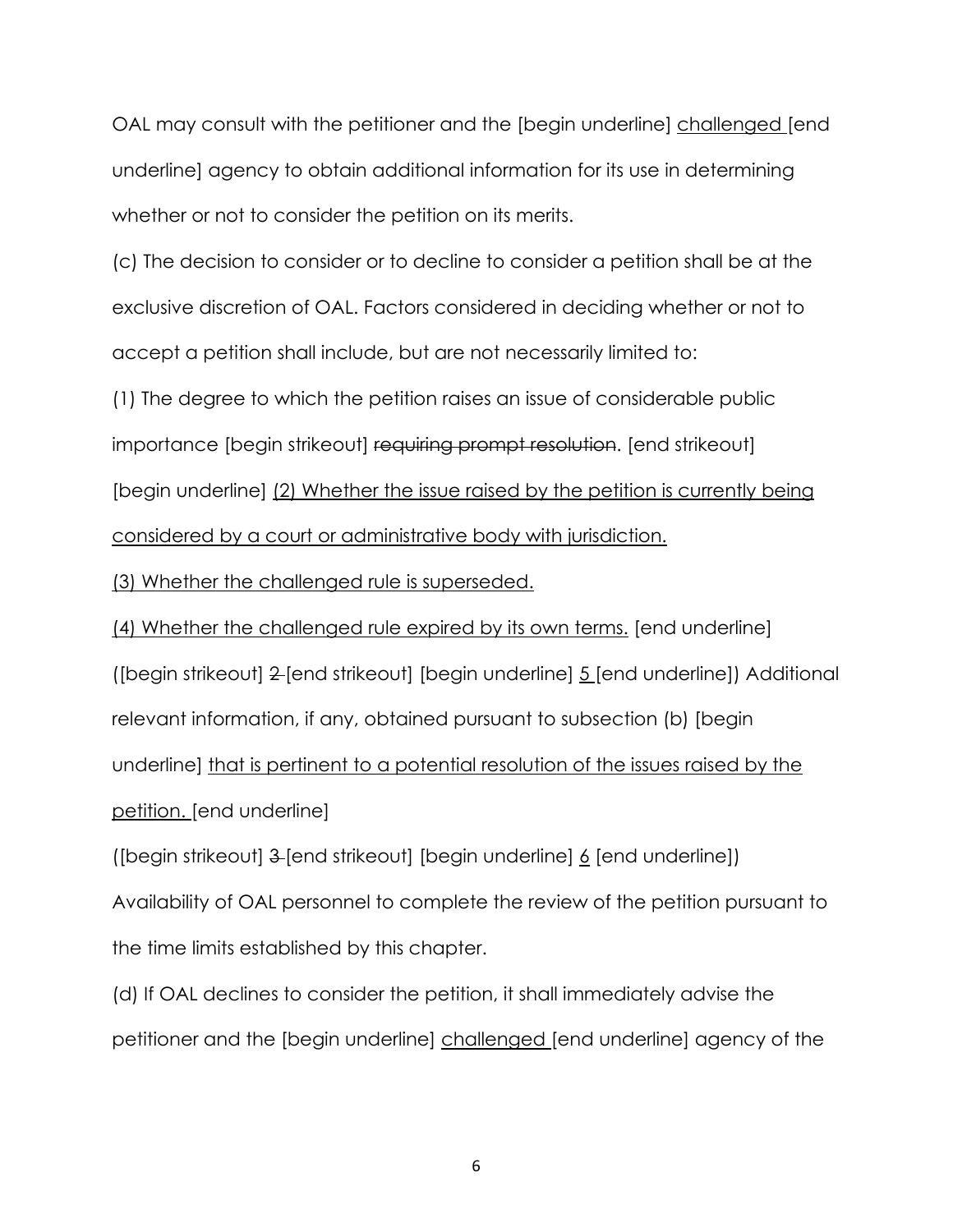decision and specifically indicate that the decision in no way reflects on the merits of the underlying issue presented by the petition.

(e) If OAL decides to consider the petition on its merits, it shall either issue a summary disposition [begin strikeout] letter [end strikeout] pursuant to subsection (f) or issue a determination pursuant to this section.

(f)(1) If facts presented in the petition or obtained by OAL during its review pursuant to subsection (b) demonstrate to OAL that the rule challenged by the petition is not an underground regulation, OAL may issue a summary disposition [begin strikeout] letter [end strikeout] stating that conclusion. A summary disposition [begin strikeout] letter [end strikeout] may not be issued to conclude that a challenged rule is an underground regulation.

(2) Circumstances in which facts demonstrate that the rule challenged by the petition is not an underground regulation include, but are not limited to, the following:

(A) [begin strikeout] The challenged rule has been superseded.

(B) [end strikeout] The challenged rule is contained in a California statute. ([begin strikeout] C [end strikeout] [begin underline] B [end underline]) The challenged rule is contained in a regulation that has been adopted pursuant to the rulemaking provisions of the APA.

[begin strikeout] (D) The challenged rule has expired by its own terms. [end strikeout]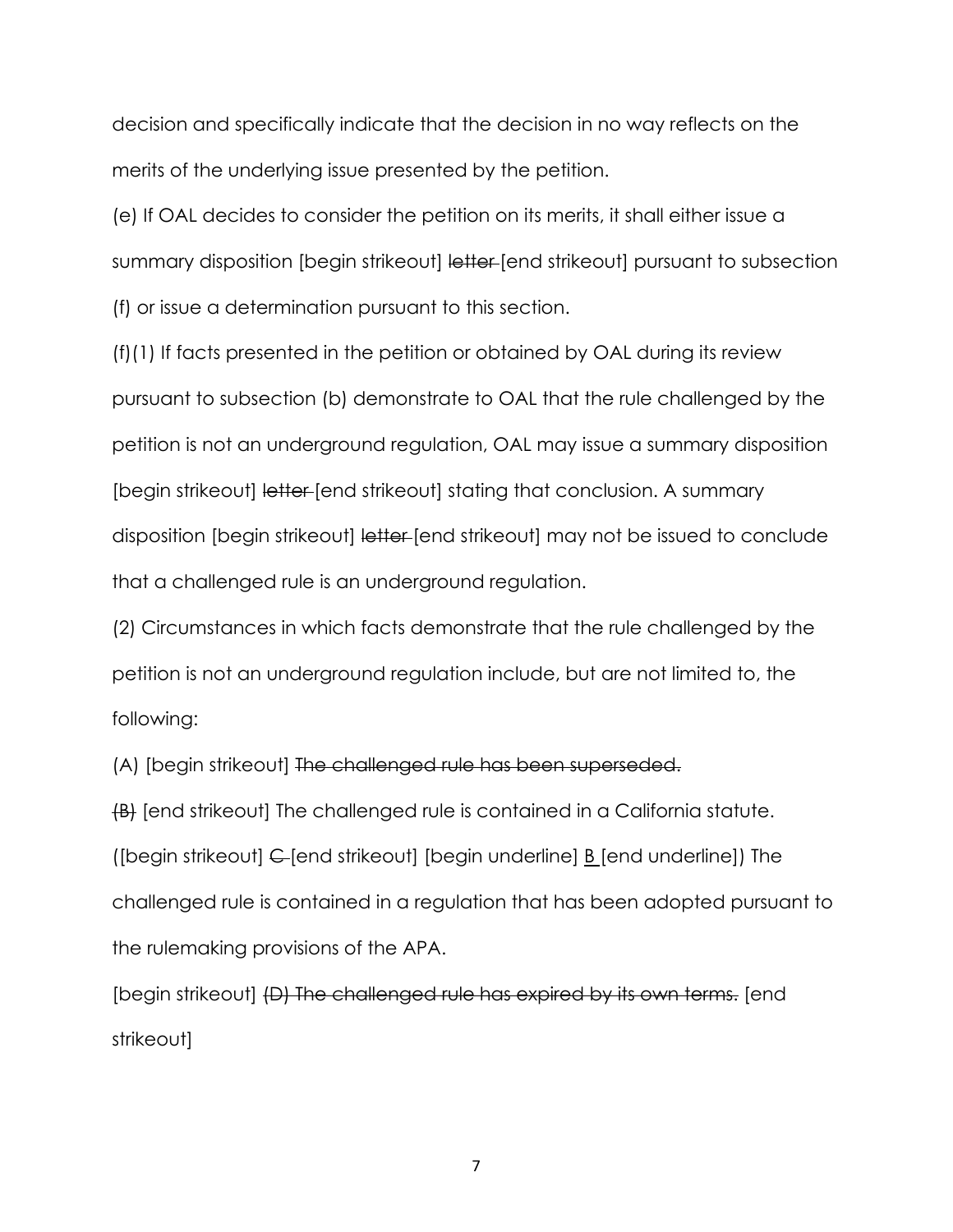([begin strikeout]  $E$  [end strikeout] [begin underline]  $C$  [end underline]) [begin underline] The challenged rule is [end underline] [begin strikeout] An [end strikeout] [The word "express" is changed to "expressly"] expressly [begin strikeout] statutory [end strikeout] [The word "exemption" is changed to "exempt"] exemption from the rulemaking provisions of the APA [begin strikeout] is applicable to the challenged rule [end strikeout].

(3) A summary disposition [begin strikeout] letter [end strikeout] shall state the basis for concluding that the challenged rule is not an underground regulation and shall specify that the issuance of the [begin strikeout] letter [end strikeout] [begin underline] summary disposition [end underline] does not restrict the petitioner's right to adjudicate the alleged violation of section 11340.5 of the Government Code.

(4) A summary disposition [begin strikeout] letter [end strikeout] shall be [begin underline] filed with the Secretary of State and [end underline] sent to the petitioner [begin underline] and challenged agency [end underline] not later than 60 [begin underline] calendar [end underline] days following receipt of the complete petition. [begin underline] OAL will also publish the summary disposition in the California Regulatory Notice Register. [end underline] (g) If OAL elects to issue a determination, it shall notify the petitioner and the [begin underline] challenged [end underline] agency of this decision and shall publish the petition, or a summary of the petition, in the next California Regulatory Notice Register, giving notice to the public that comments on issues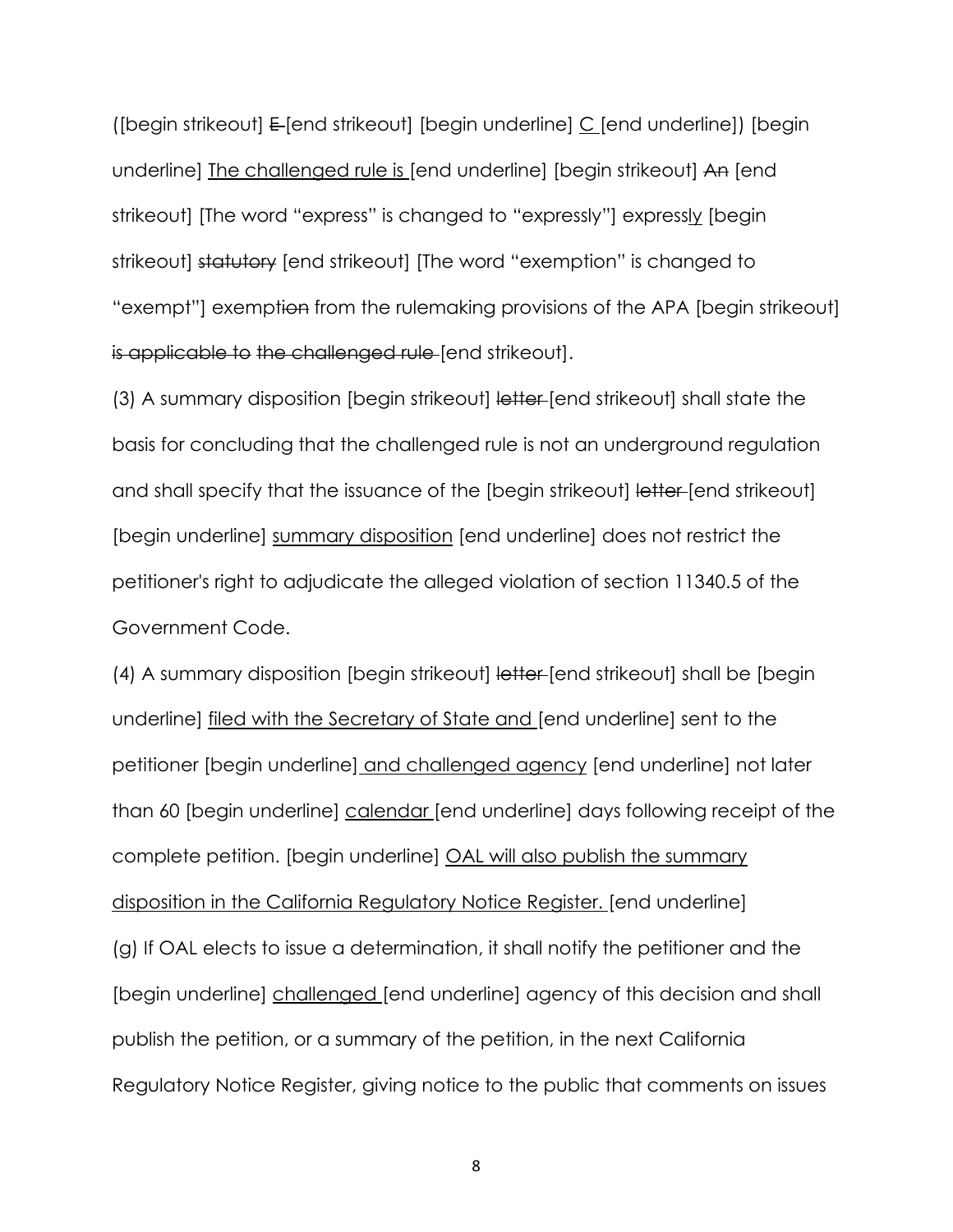raised by the petition may be submitted to OAL. Comments from the public must be submitted to OAL no later than 30 [begin underline] calendar [end underline] days from the date of publication. Any person submitting [add parentheses around letter s] comment(s) to OAL shall:

(1) [begin strikeout] simultaneously [end strikeout] [begin underline] Concurrently [end underline] provide a copy of the [add parentheses around letter s] comment(s) to the [begin underline] challenged [end underline] agency and the petitioner.

(2) [begin strikeout] certify [end strikeout] [begin underline] Confirm in writing [end underline] to OAL that [begin strikeout] copies [end strikeout] [begin underline] a copy of the comment(s) was [end underline] [begin strikeout] were [end strikeout] provided to the [begin underline] challenged [end underline] agency and petitioner. [begin underline] When a comment is submitted to OAL, the challenged agency, and the petitioner in the same e-mail, and the e-mail addresses of the recipient at the challenged agency and petitioner are visible to OAL, the e-mail satisfies the written confirmation requirement. [end underline] (h) The [begin underline] challenged [end underline] agency may submit a response to the petition to OAL.

[begin underline] (1) [end underline] No response may be considered by OAL unless the [begin underline] challenged [end underline] agency [begin strikeout] has [end strikeout] provided a copy of the response to the petitioner [begin strikeout] simultaneously [end strikeout] [begin underline] concurrently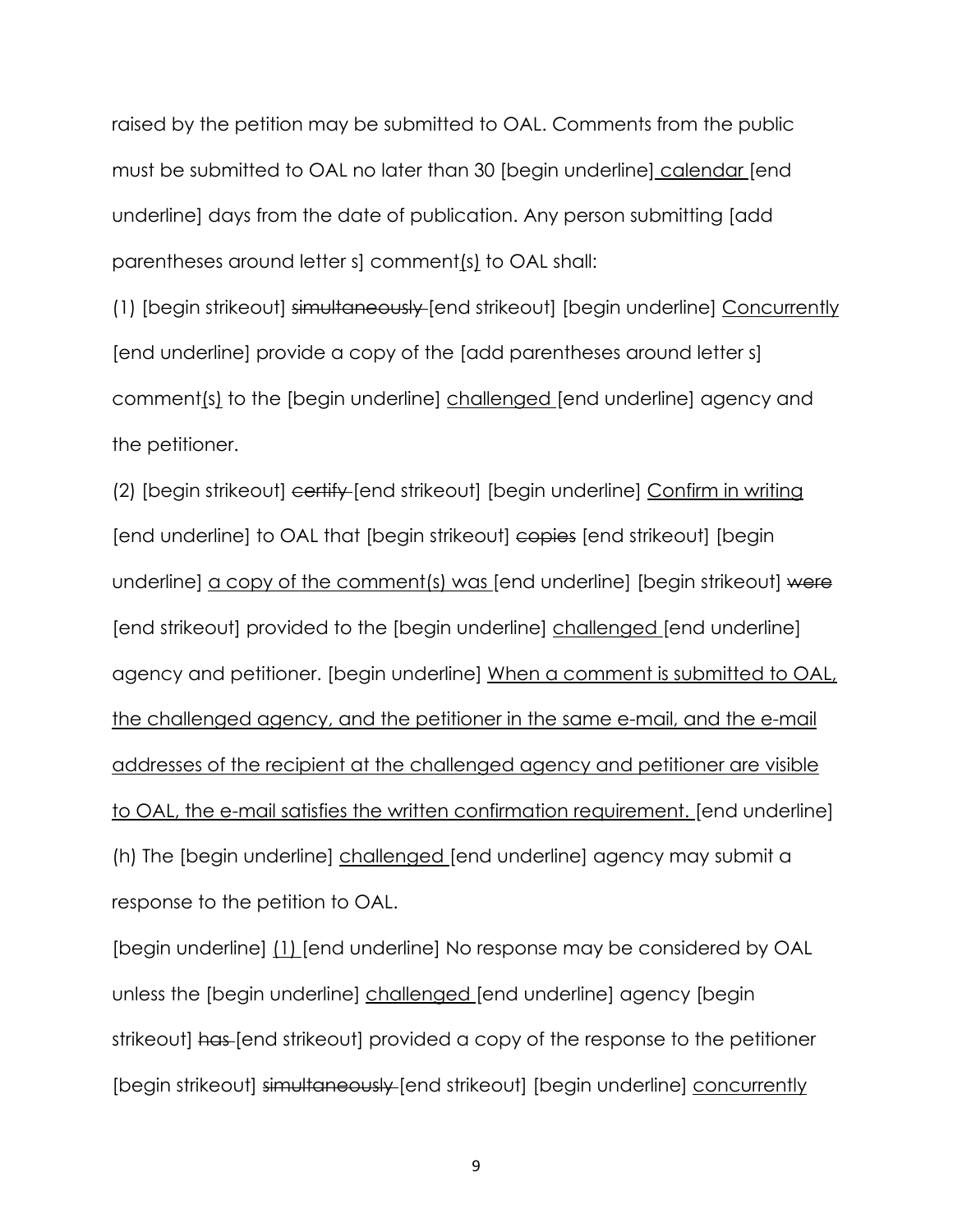[end underline] with submission of the response to OAL. [begin underline] The challenged agency shall include written confirmation that the challenged agency provided a copy of the response to the petitioner. The challenged agency's written confirmation must include the address or e-mail address where sent, as applicable. When a response is submitted to OAL and the petitioner concurrently in the same e-mail, and the e-mail address of the petitioner is visible to OAL, the e-mail satisfies the written confirmation requirement. (2) [end underline] Any response by the [begin underline] challenged [end underline] agency shall be submitted to OAL within 45 calendar days of the publication of the petition in the California Regulatory Notice Register. OAL [begin strikeout] may [end strikeout] [begin underline] shall [end underline] extend the time for [The word "an" is changed to "a"] an [begin underline] challenged [end underline] agency to file a response to a petition if the[begin underline] challenged [end underline] agency is a "state body" as defined in Section 11121 of the Government Code and the [begin underline] challenged [end underline] agency's response requires action taken at a meeting subject to the Bagley-Keene Open Meeting Act (commencing with Section 11120 of the Government Code), except that no extension pursuant to this subsection may be granted if it would prevent OAL's compliance with subsection (j). (i) The petitioner may submit to OAL a reply to the [begin underline] challenged [end underline] agency's response not later than 15 calendar days after the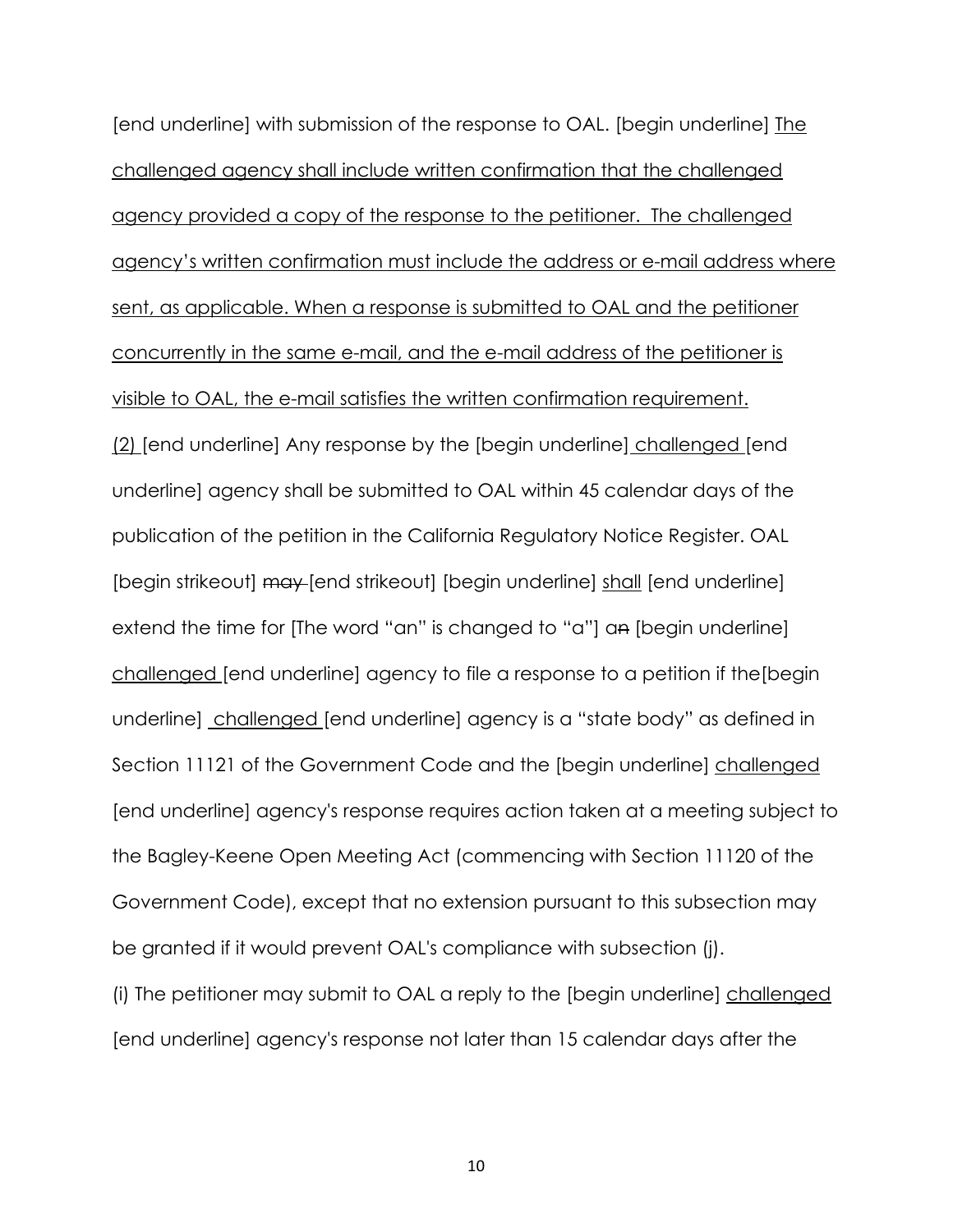[begin underline] challenged [end underline] agency response was provided to the petitioner pursuant to subsection (h).

(j) After the time for the petitioner to submit a reply to the [begin underline] challenged [end underline] agency's response, and no later than 120 [begin underline] calendar days [end underline] (or 150 [begin underline] calendar [end underline] days if the [begin underline] challenged [end underline] agency has received an extension pursuant to subsection (h)) [begin strikeout] days [end strikeout] after publication of the accepted petition in the California Regulatory Notice Register, OAL shall issue a determination as to whether or not the [begin underline] challenged [end underline] agency has issued, used, enforced, or attempted to enforce an underground regulation. Note: Authority cited: Section 11342.4, Government Code. Reference: Section 11340.5, Government Code.

# **Section 280. Suspension of Actions Regarding Underground Regulations** [begi n underline] **(Section 280 Certification)** [end underline]**.**

(a) [begin underline] (1) [end underline] Any action of OAL [begin strikeout] or an agency [end strikeout] pursuant to this chapter in connection with a petition shall be suspended if [begin underline], prior to filing its determination with the Secretary of State, [end underline] OAL receives a [begin underline] written [end underline] certification from the [begin underline] challenged [end underline] agency that it will not issue, use, enforce, or attempt to enforce the [begin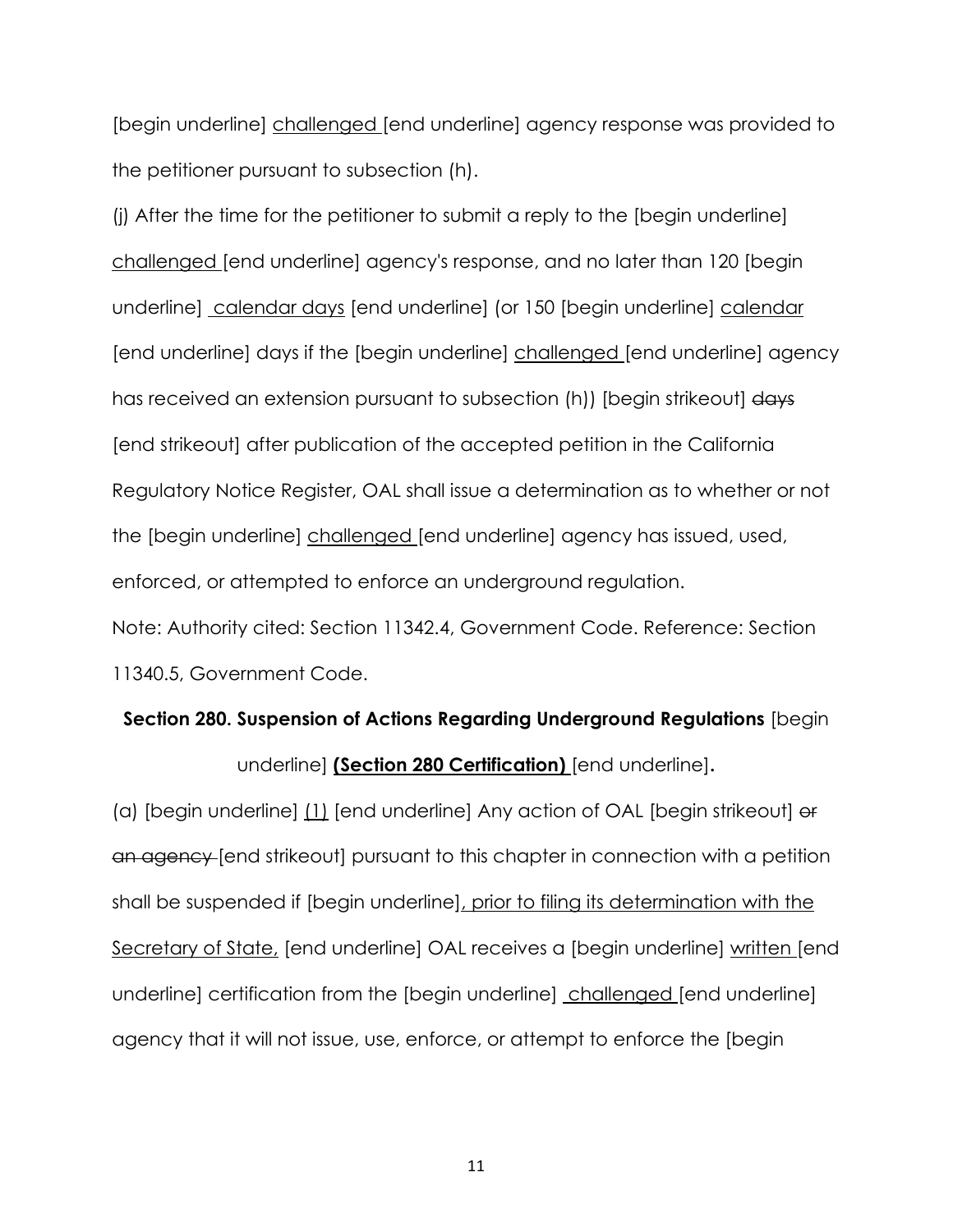strikeout] alleged [end strikeout] [begin underline] purported [end underline] underground regulation. [begin strikeout] along with proof[end strikeout] [begin underline] (2) With submission of the written certification to OAL, the challenged agency must also provide written confirmation [end underline] that the certification [begin strikeout] has been served on [end strikeout] [begin underline] was provided to [end underline] the petitioner. [begin underline] The challenged agency's written confirmation must include the address or e-mail address where sent, as applicable. When the written certification is submitted to OAL and the petitioner concurrently in the same e-mail, and the e-mail address of the petitioner is visible to OAL, the e-mail satisfies the written confirmation requirement.

(3) The challenged agency's written [end underline] [begin strikeout] This [end strikeout] certification shall be [begin strikeout] made [end strikeout] [begin underline] signed [end underline] by the head of the [begin underline] challenged [end underline] agency or a person with a written delegation of authority from the head of the [begin underline] challenged [end underline] agency.

(b) Upon receipt of this certification and [begin strikeout] proof of service [end strikeout] [begin underline] written confirmation that the certification was provided to the petitioner, [end underline] OAL shall do all of the following: (1) File [begin underline] the original or a copy of [end underline] the petition and the certification with the Secretary of State.